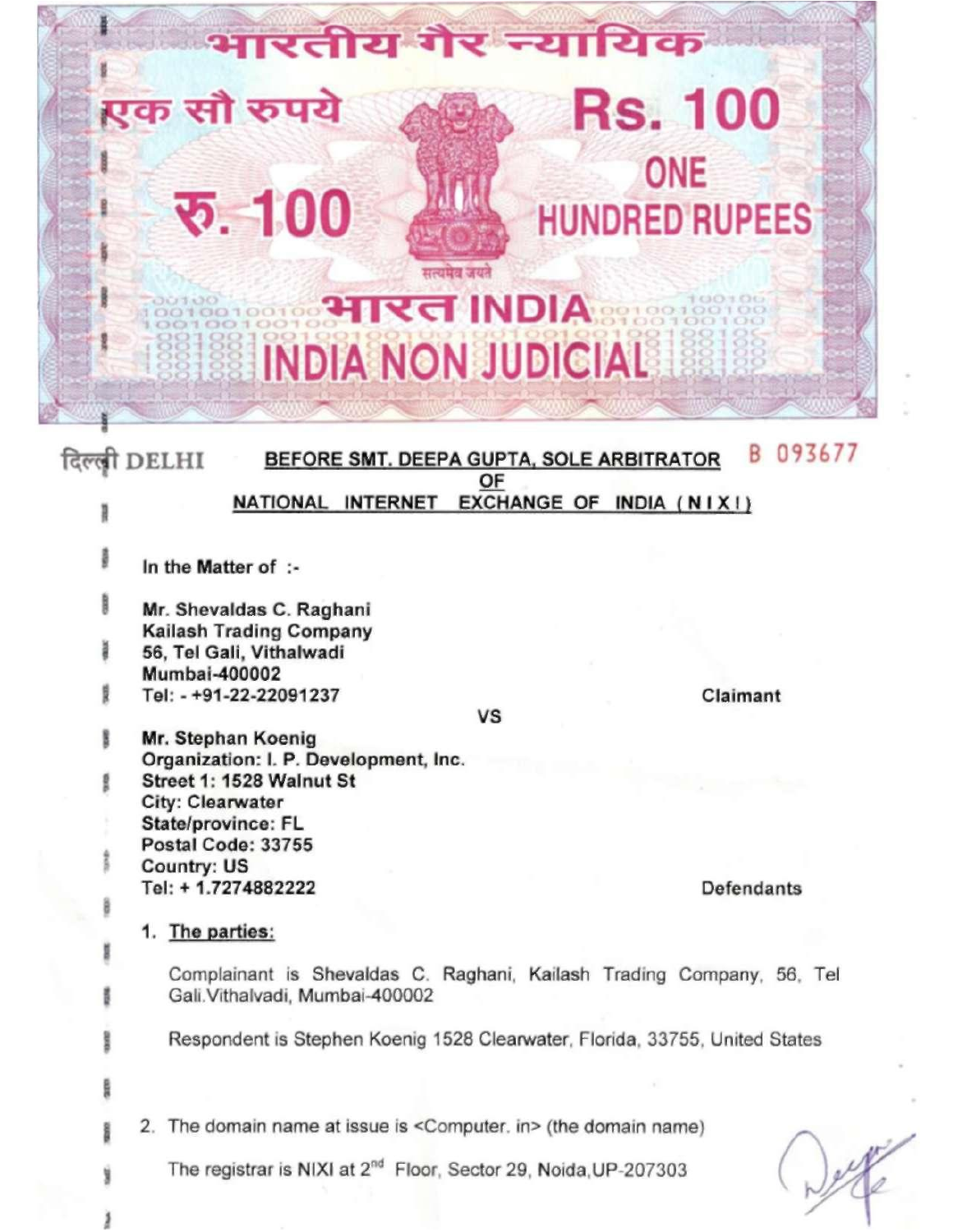#### **3. Brief Background**

This Arbitral proceeding commenced in accordance with the .IN Dispute Resolution Policy (INRDP) and rules frame there under.

Complainant submitted his complaint in the registry of the NIXI on dated 07.03.2006 And the respondent submitted his reply on dated 17.03.2006

Ms Deepa Gupta has been appointed as Sole Arbitrator in this matter

It is alleged in the complaint that the complainant is using this trademark from 8 years. It is also revealed from the filed documents that the complainant is in the business of sarees. This is also on record that the advocate of complainant denied filing of any complaint by the complainant. (This tribunal believe that the registry of the NIXI issued the notification to the concerned parties only after due compliance of the entire procedural requirement). This is also not out of context to mention that ample opportunity has been given to the complainant to represent their case before the tribunal.

Respondent submitted that he is running several companies and engaged in different businesses over the internet like selling toner online.

## **4. Parties contentions :**

Complainant alleges that the respondent has registered computer. In, which is confusingly similar to his trademark and respondent is well known speculator and has registered the domain name computer.in with the intention to sell it to others for profits. As per Annexure 2(a) this is also alleged that the respondent has put up the domain name on parking, and is making money by luring customers to the website and repeated his allegation wide annexure 2(b).

Respondent denies complainants allegations and submitted that the complainant failed to establish any contention and has not adduced any document to prove use of mark, and also submitted that the word 'computer' is a highly descriptive and Generic and the complainant failed to prove that the word is at all has acquired a secondary meaning. The respondent further contends that the complaint has been filed to harass him or to browbeat it into surrendering a legitimately registers domain name and is blatant abuse of proceedings and prayed accordingly.

## **5. Opinion :**

- I. Issue:
- A) to obtain relief under the dispute resolution policy and the rules framed by the .IN registry the complainant is bound to prove each of the following :
	- 1 Manner in the domain name in question is identical or confusingly similar to a trademark or service mark in mark in which the complainant has rights.

**2** Why the respondent should be considered as having no rights or Legitimate interests in respect of the domain name that is the subject of the complaint.

Why the domain name in question should be considered as having been registered and being used in bad faith.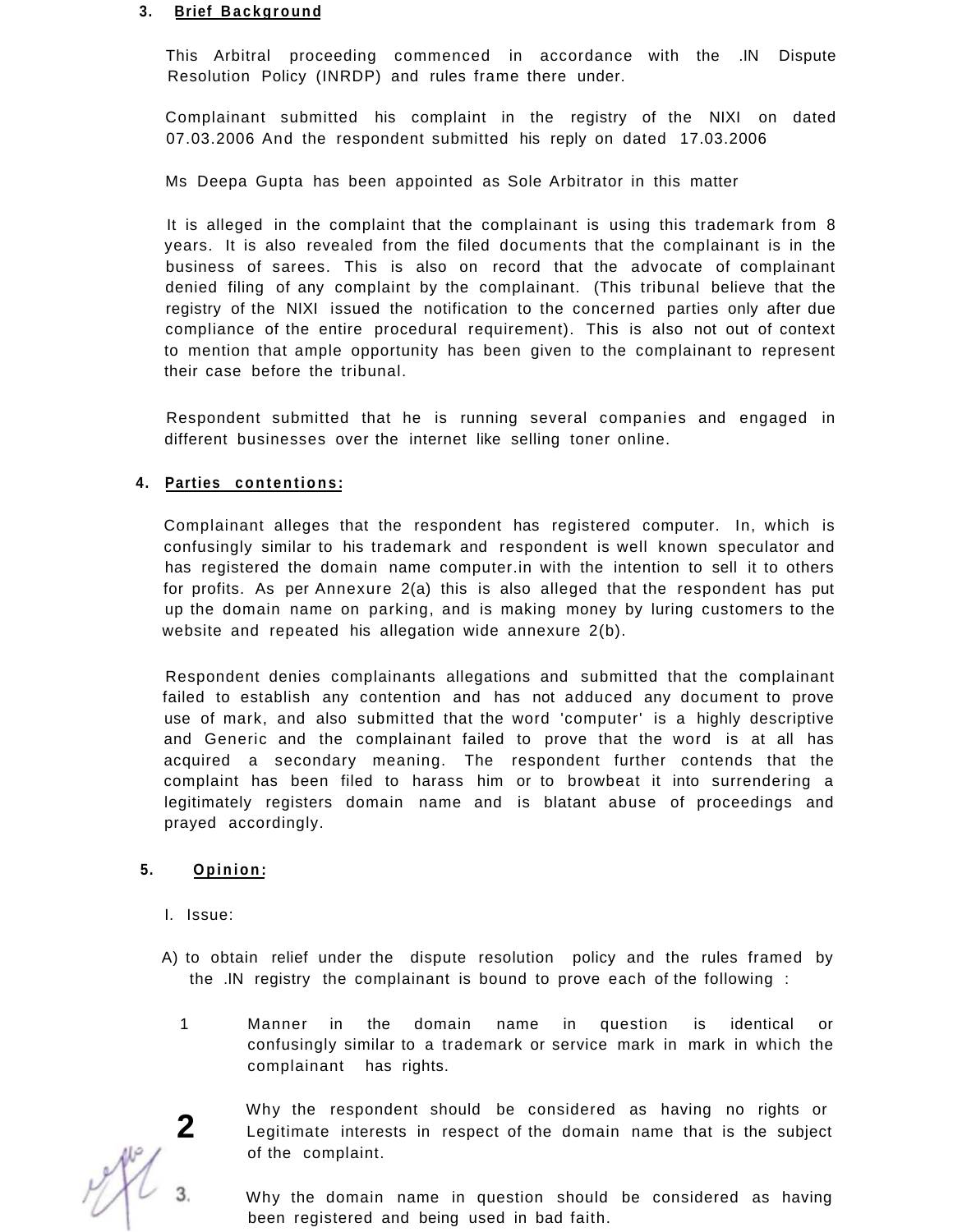Complainant's principal contention as enumerated in para 4 and on the basis of perusal of the records submitted by Complainant with the complaint This tribunal is of confirmed opinion that the complainant failed to prove that he is using the domain name Computer, in for any purpose and he also failed to prove that in what manner selling of sarees related to computer. In and in what manner the complainant removed this generic name from the public domain and acquired a secondary meaning. The complainant must prove secondary meaning. Relevant evidence of secondary meaning includes amount of sales in the preceding years, the amount spend by the complainant on advertising, media surveys, consumer surveys etc. The only evidence is the bald claim that the mark has been under use since last 8 years, its extremely weak and inadequate evidence to prove any enforceable right in the domain name against the respondents. On the basis of the records submitted by the complainant it's not proved that the domain name computer.in is related to the business of complainant. It's merely confined to a fact that the complainant is registered owner of the mark computer, in relation to sarees.

'Computer' is a generic word and is openly used all over the world the complainant further failed to prove that why the respondent should be considered as having no rights or legitimate interests in respect of the domain name that is the subject of the complaint. Again the complainant without substantiating his accusation with evidence merely throws bald claims. This tribunal holds that such abuse of the process of law should be checked in most efficient manner so that the process of law and its implementation machinery should not be moved in motion by such finicky complainants. Further the complainants failed to prove that the why the domain name in question should be considered as having been registered and being used in bad faith by the respondents. The annexure 2(a) (b) merely shows that the word computer is a link to other site and it's an established practice to provide information to net user all over the world. This is also amply demonstrated by the respondent that he is in the business of selling computer related items through internet. This tribunal is of confirmed opinion that the domain name, trade name and trademark is a weak mark and absent of proof of fame of widespread recognition of the services provided by the Complainant makes this complaint without any cause of action. The fact that the complainant did not participated in proceedings also demonstrates that the motive of the complainant is not to protect his alleged interests but something else and reflect that the complaint has been filed in bad faith with ulterior motives.

# **II.** Reverse Domain name hijacking

This is establish rule that if the tribunal finds that the complaint was brought in bad faith, for example in an attempt at reverse domain name hijacking or was brought primarily to harass the domain name holder, the tribunal shall declare that the compliant was brought in bad faith and constitute an abuse of administrative proceedings.

As enumerated in para 4 the respondent ask for finding of bad faith, under this principle. In support of this prayer the respondent cites the complainant's failure to fully disclose the facts related to allegation against the respondent. Further, in support of this the respondent submitted documents marked as annexure 1,4,5,6, which amply demonstrate and prove beyond any doubt that the complainant filed this complaint with some ulterior motive. The failure on the part of complainant to appear before the tribunal is also a fact, which this tribunal cannot ignore. Complainant's complaint is colorable and raises doubt in the mind of tribunal that the present complaint is filed with some ulterior motive. Therefore, I am bound to conclude with the certainty that the present complaint by the complaint is a blatant attempt by the compliant to hijack the domain name of respondent and in bad faith to harass the respondent and to abuse process of law.